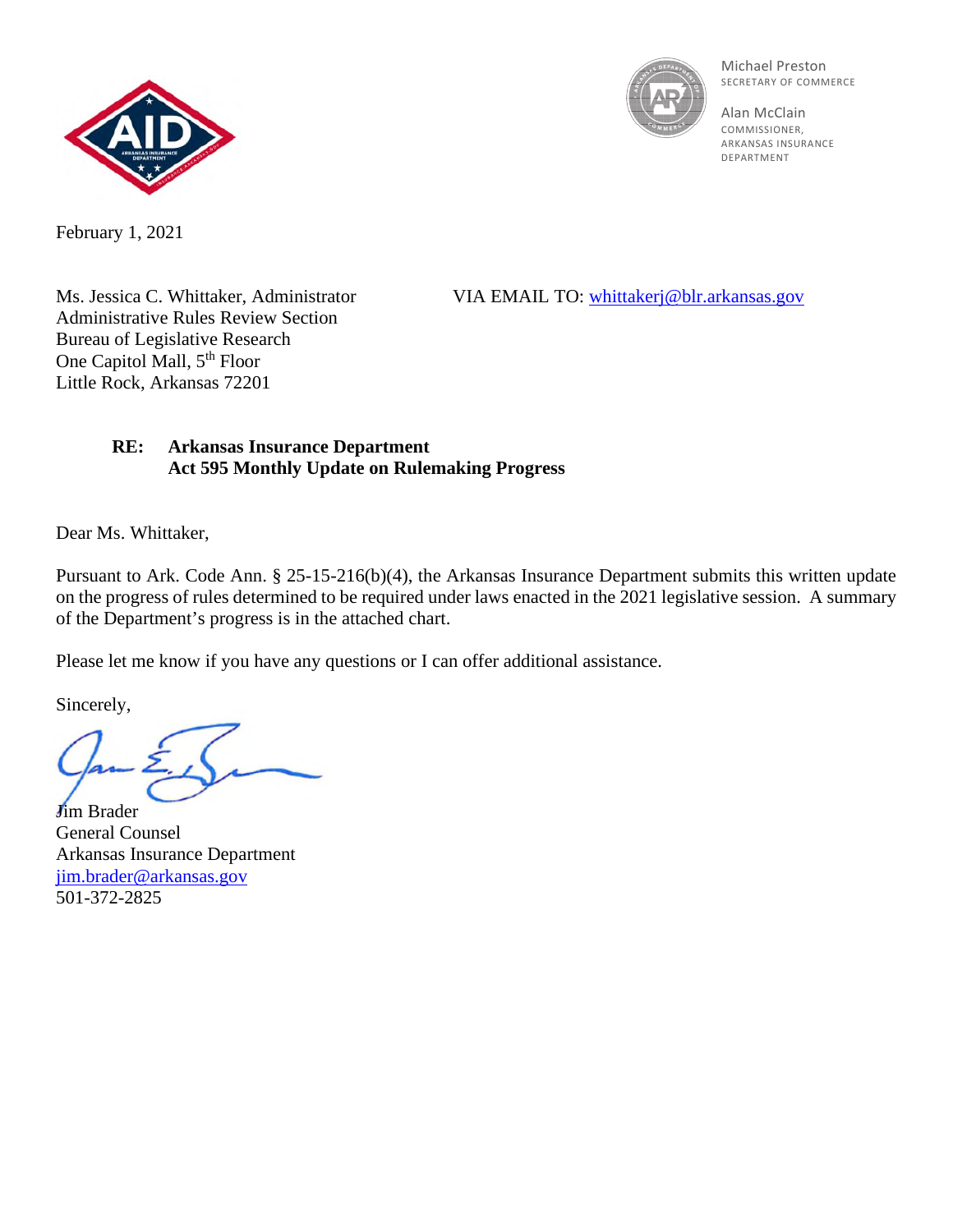## **ARKANSAS INSURANCE DEPARTMENT Act 595 Monthly Status Report**

**I.** The following Acts from the 2021 legislative session require rulemaking and were included in the *Report on the Acts of the 2021 Regular Session Requiring New Rulemaking.* The Arkansas Insurance Department ("AID") will be taking the following rulemaking actions for these Acts:

| Act         | <b>Rule Name</b>          | Rule          | <b>Summary of Law &amp; Status</b>                                                                                                                                                                                                                                                                                                                                                                                                                                                                                              | <b>Action</b>       |
|-------------|---------------------------|---------------|---------------------------------------------------------------------------------------------------------------------------------------------------------------------------------------------------------------------------------------------------------------------------------------------------------------------------------------------------------------------------------------------------------------------------------------------------------------------------------------------------------------------------------|---------------------|
|             |                           | <b>Number</b> |                                                                                                                                                                                                                                                                                                                                                                                                                                                                                                                                 |                     |
| Act<br>665  | Pharmacy<br><b>Audits</b> | 118           | The purpose of this Rule is to comply with Act 655 of<br>2021 to issue a required rule to enforce the pharmacy<br>bill of rights as well as to make required rule changes<br>consistent with changes to definitions made this<br>session in Act 655 of 2021, to apply our PBM rule to<br>self-funded plans and also to establish a network<br>adequacy standard consistent with federal law.<br><b>Status: Pending public comment review</b>                                                                                    | Amend Rule          |
| Act<br>1103 | 340B Drug<br>Pricing      | 123           | The purpose of this Rule is to simply to comply with Act<br>1103 of 2021 by issuing a mandated rule to implement<br>Act 1103. The proposed rule simply copies and pastes<br>the statutory code enacted in Act 1103 of 2021. AID is<br>aware of no interpretation of issues or ambiguities at<br>this time needing clarification in a rule. This may<br>change during rulemaking.<br><b>Status: Internal pre-promulgation approvals pending.</b>                                                                                 | Act 1103            |
| Act<br>672  | Credit for<br>Reinsurance | 65            | Rule 65 also needs to be amended to properly align<br>itself with and support the revised statutory<br>requirements. The proposed amendments to Rule 65<br>provide guidelines and reporting forms for the new<br>process by which unauthorized reinsurers may qualify<br>to post reduced collateral to satisfy state credit for<br>reinsurance standards. Adoption of the revised rule is<br>necessary for the Arkansas Insurance Department to<br>meet national accreditation standards.<br><b>Status: Effective 2/15/2022</b> | <b>Amended Rule</b> |

**II.** The following Acts from the 2021 legislative session require rulemaking and were **not** included in the *Report on the Acts of the 2021 Regular Session Requiring New Rulemaking. However,* AID believes rulemaking in needed for the operation of the laws and will be taking the following rulemaking actions for these Acts: